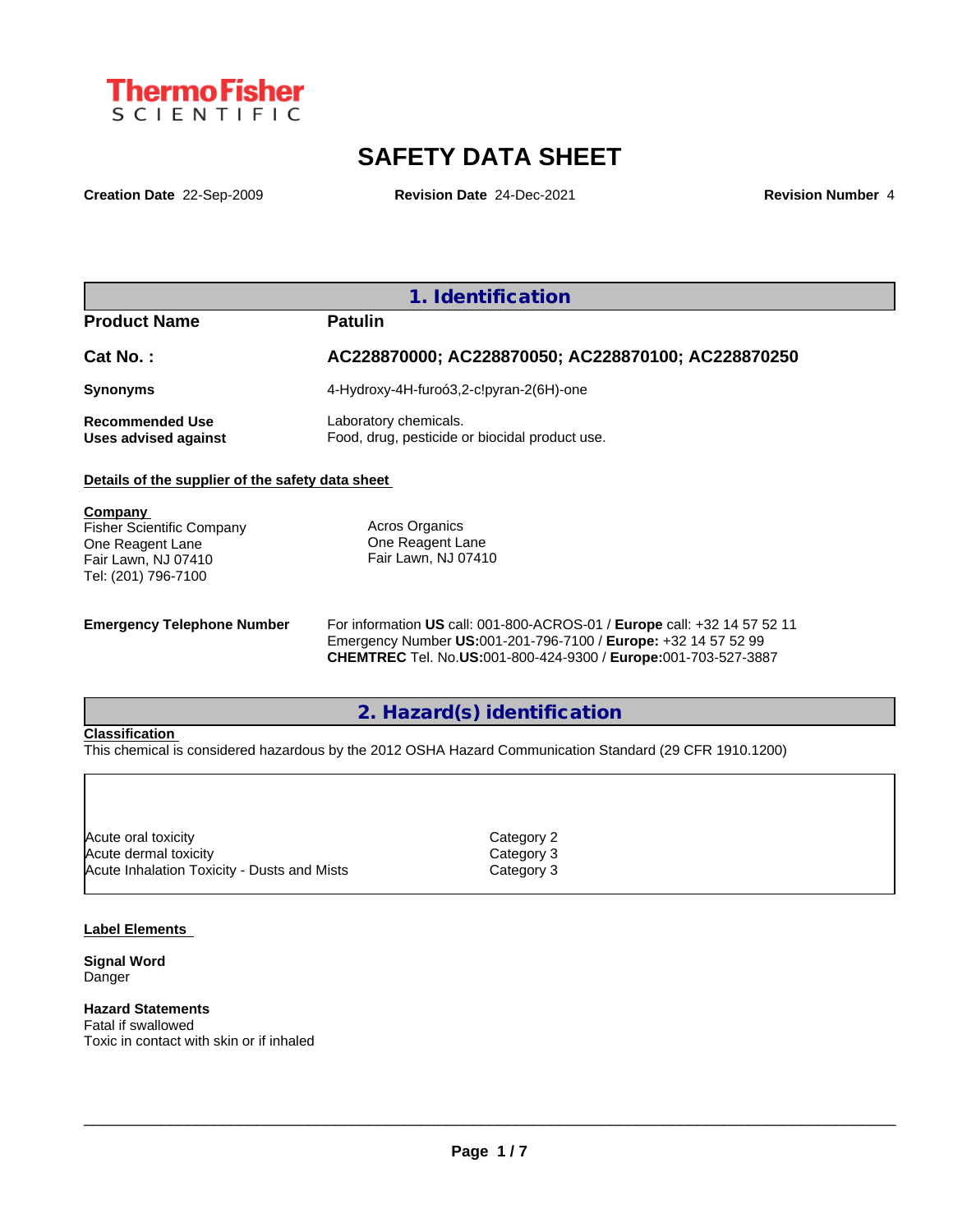

#### **Precautionary Statements Prevention**

Wash face, hands and any exposed skin thoroughly after handling Do not eat, drink or smoke when using this product Wear protective gloves/protective clothing/eye protection/face protection Avoid breathing dust/fume/gas/mist/vapors/spray Use only outdoors or in a well-ventilated area **Inhalation** IF INHALED: Remove victim to fresh air and keep at rest in a position comfortable for breathing Call a POISON CENTER or doctor/physician **Skin** IF ON SKIN: Wash with plenty of soap and water Call a POISON CENTER or doctor/physician if you feel unwell Take off contaminated clothing and wash before reuse **Ingestion** IF SWALLOWED: Immediately call a POISON CENTER or doctor/physician Rinse mouth **Storage** Store locked up Store in a well-ventilated place. Keep container tightly closed **Disposal** Dispose of contents/container to an approved waste disposal plant

**Hazards not otherwise classified (HNOC)**

None identified

# **3. Composition/Information on Ingredients**

| 149-29-1<br>Patulin<br>99                                                                                                                                                                                                                                                                                                                                    |  |  |  |  |  |  |
|--------------------------------------------------------------------------------------------------------------------------------------------------------------------------------------------------------------------------------------------------------------------------------------------------------------------------------------------------------------|--|--|--|--|--|--|
|                                                                                                                                                                                                                                                                                                                                                              |  |  |  |  |  |  |
|                                                                                                                                                                                                                                                                                                                                                              |  |  |  |  |  |  |
| 4. First-aid measures                                                                                                                                                                                                                                                                                                                                        |  |  |  |  |  |  |
| Immediate medical attention is required. Rinse immediately with plenty of water, also under<br><b>Eye Contact</b><br>the evelids, for at least 15 minutes.                                                                                                                                                                                                   |  |  |  |  |  |  |
| <b>Skin Contact</b><br>Wash off immediately with plenty of water for at least 15 minutes. Immediate medical<br>attention is required.                                                                                                                                                                                                                        |  |  |  |  |  |  |
| Remove to fresh air. Do not use mouth-to-mouth method if victim ingested or inhaled the<br><b>Inhalation</b><br>substance; give artificial respiration with the aid of a pocket mask equipped with a one-way<br>valve or other proper respiratory medical device. Immediate medical attention is required. If<br>not breathing, give artificial respiration. |  |  |  |  |  |  |
| Ingestion<br>Do NOT induce vomiting. Call a physician or poison control center immediately.                                                                                                                                                                                                                                                                  |  |  |  |  |  |  |
| No information available.<br>Most important symptoms and<br>effects                                                                                                                                                                                                                                                                                          |  |  |  |  |  |  |
| Treat symptomatically<br><b>Notes to Physician</b>                                                                                                                                                                                                                                                                                                           |  |  |  |  |  |  |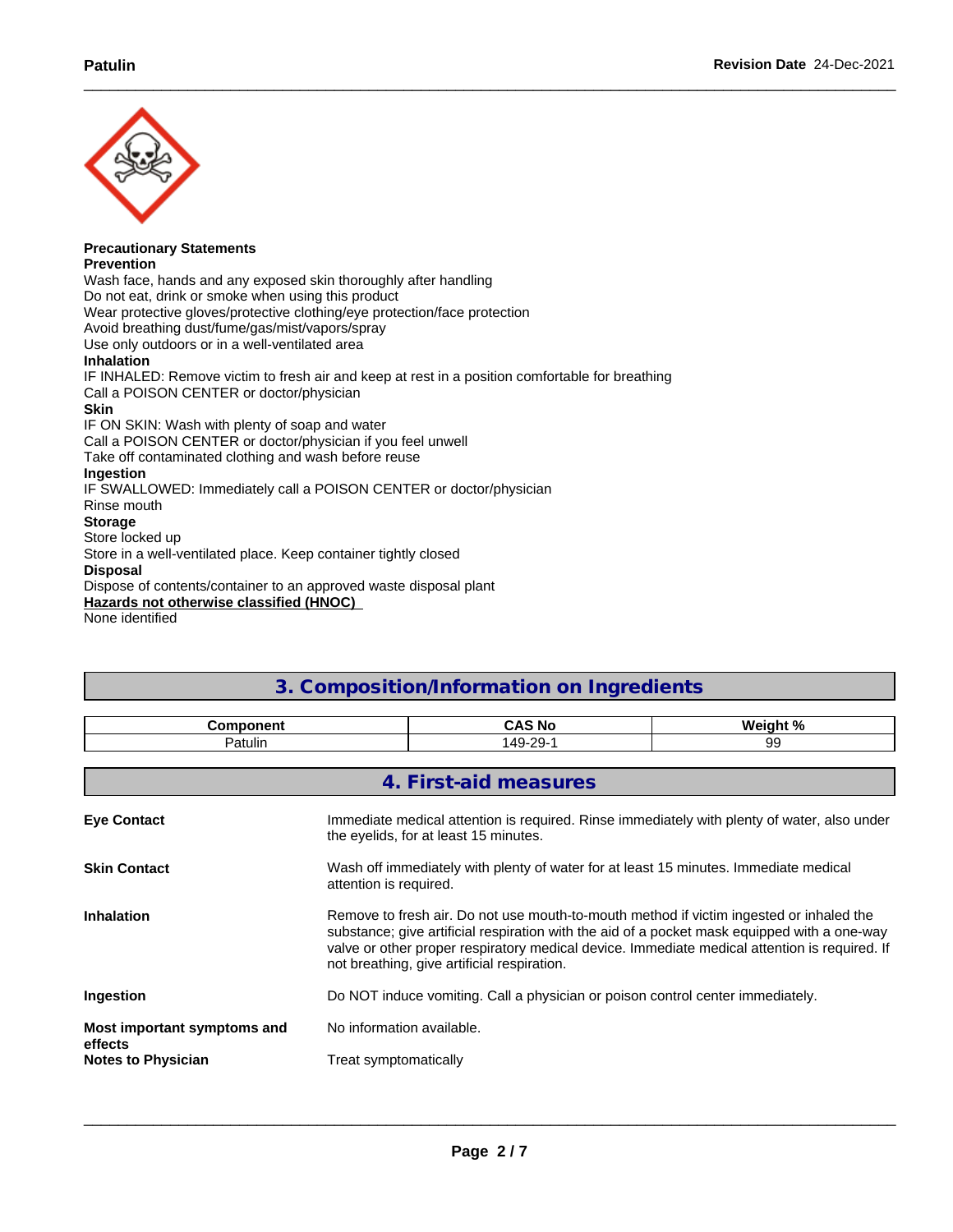## **5. Fire-fighting measures**

| <b>Suitable Extinguishing Media</b>                        | Water spray. Carbon dioxide $(CO_2)$ . Dry chemical. Chemical foam. |
|------------------------------------------------------------|---------------------------------------------------------------------|
| Unsuitable Extinguishing Media                             | No information available                                            |
| <b>Flash Point</b><br>Method -                             | No information available<br>No information available                |
| <b>Autoignition Temperature</b><br><b>Explosion Limits</b> | No information available                                            |
| <b>Upper</b>                                               | No data available                                                   |
| Lower                                                      | No data available                                                   |
| Sensitivity to Mechanical Impact No information available  |                                                                     |
| <b>Sensitivity to Static Discharge</b>                     | No information available                                            |

### **Specific Hazards Arising from the Chemical**

Keep product and empty container away from heat and sources of ignition.

#### **Hazardous Combustion Products**

Carbon monoxide (CO). Carbon dioxide (CO2).

### **Protective Equipment and Precautions for Firefighters**

As in any fire, wear self-contained breathing apparatus pressure-demand, MSHA/NIOSH (approved or equivalent) and full protective gear.

| <b>NFPA</b><br><b>Health</b><br>4                                                                                                | <b>Flammability</b>                                                                                                                                                                                                                                                              | <b>Instability</b><br>0                                                                                                                              | <b>Physical hazards</b><br>N/A |  |  |  |  |  |  |
|----------------------------------------------------------------------------------------------------------------------------------|----------------------------------------------------------------------------------------------------------------------------------------------------------------------------------------------------------------------------------------------------------------------------------|------------------------------------------------------------------------------------------------------------------------------------------------------|--------------------------------|--|--|--|--|--|--|
|                                                                                                                                  |                                                                                                                                                                                                                                                                                  | 6. Accidental release measures                                                                                                                       |                                |  |  |  |  |  |  |
| <b>Personal Precautions</b><br><b>Environmental Precautions</b>                                                                  |                                                                                                                                                                                                                                                                                  | Ensure adequate ventilation. Use personal protective equipment as required.<br>See Section 12 for additional Ecological Information.                 |                                |  |  |  |  |  |  |
| Methods for Containment and Clean Avoid dust formation. Wear self-contained breathing apparatus and protective suit. Sweep<br>Up | environment.                                                                                                                                                                                                                                                                     | up and shovel into suitable containers for disposal. Do not let this chemical enter the                                                              |                                |  |  |  |  |  |  |
|                                                                                                                                  |                                                                                                                                                                                                                                                                                  | 7. Handling and storage                                                                                                                              |                                |  |  |  |  |  |  |
| <b>Handling</b>                                                                                                                  | Do not breathe dust. Do not get in eyes, on skin, or on clothing. Do not ingest. If swallowed<br>then seek immediate medical assistance. Handle product only in closed system or provide<br>appropriate exhaust ventilation. Wear personal protective equipment/face protection. |                                                                                                                                                      |                                |  |  |  |  |  |  |
| Storage.                                                                                                                         | Keep in a dry, cool and well-ventilated place. Keep container tightly closed. Keep at<br>temperatures below .?1°C. Store in freezer. Incompatible Materials. Strong oxidizing<br>agents. Strong acids.                                                                           |                                                                                                                                                      |                                |  |  |  |  |  |  |
|                                                                                                                                  |                                                                                                                                                                                                                                                                                  | 8. Exposure controls / personal protection                                                                                                           |                                |  |  |  |  |  |  |
| <b>Exposure Guidelines</b>                                                                                                       |                                                                                                                                                                                                                                                                                  | This product does not contain any hazardous materials with occupational exposure<br>limitsestablished by the region specific regulatory bodies.      |                                |  |  |  |  |  |  |
| <b>Engineering Measures</b>                                                                                                      |                                                                                                                                                                                                                                                                                  | Ensure adequate ventilation, especially in confined areas. Ensure that eyewash stations<br>and safety showers are close to the workstation location. |                                |  |  |  |  |  |  |
| <b>Personal Protective Equipment</b>                                                                                             |                                                                                                                                                                                                                                                                                  |                                                                                                                                                      |                                |  |  |  |  |  |  |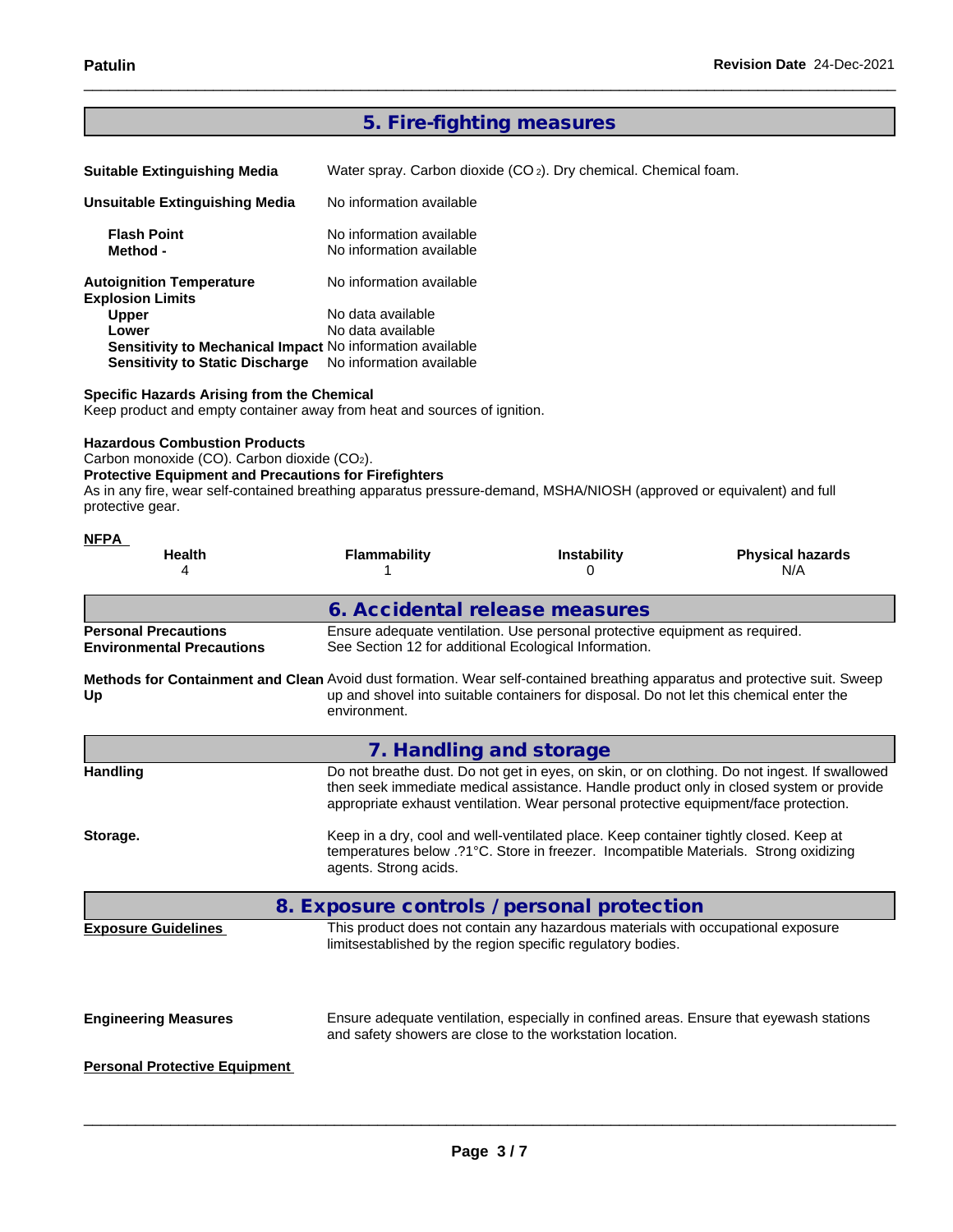| <b>Eye/face Protection</b>    | Wear appropriate protective eyeglasses or chemical safety goggles as described by<br>OSHA's eye and face protection regulations in 29 CFR 1910.133 or European Standard<br>EN166.                                                                       |
|-------------------------------|---------------------------------------------------------------------------------------------------------------------------------------------------------------------------------------------------------------------------------------------------------|
| Skin and body protection      | Wear appropriate protective gloves and clothing to prevent skin exposure.                                                                                                                                                                               |
| <b>Respiratory Protection</b> | Follow the OSHA respirator regulations found in 29 CFR 1910.134 or European Standard<br>EN 149. Use a NIOSH/MSHA or European Standard EN 149 approved respirator if<br>exposure limits are exceeded or if irritation or other symptoms are experienced. |
| <b>Hygiene Measures</b>       | Handle in accordance with good industrial hygiene and safety practice.                                                                                                                                                                                  |

**9. Physical and chemical properties**

| <b>Physical State</b>                   | Solid                            |
|-----------------------------------------|----------------------------------|
| Appearance                              | White                            |
| Odor                                    | Odorless                         |
| <b>Odor Threshold</b>                   | No information available         |
| рH                                      | No information available         |
| <b>Melting Point/Range</b>              | 108 - 111 °C / 226.4 - 231.8     |
| <b>Boiling Point/Range</b>              | No information available         |
| <b>Flash Point</b>                      | No information available         |
| <b>Evaporation Rate</b>                 | Not applicable                   |
| Flammability (solid,gas)                | No information available         |
| <b>Flammability or explosive limits</b> |                                  |
| <b>Upper</b>                            | No data available                |
| Lower                                   | No data available                |
| <b>Vapor Pressure</b>                   | No information available         |
| <b>Vapor Density</b>                    | Not applicable                   |
| <b>Specific Gravity</b>                 | No information available         |
| <b>Solubility</b>                       | No information available         |
| Partition coefficient; n-octanol/water  | No data available                |
| <b>Autoignition Temperature</b>         | No information available         |
| <b>Decomposition Temperature</b>        | No information available         |
| <b>Viscosity</b>                        | Not applicable                   |
| <b>Molecular Formula</b>                | C7 H <sub>6</sub> O <sub>4</sub> |
| <b>Molecular Weight</b>                 | 154.12                           |
|                                         |                                  |

### **No information available No information available Melting Point/Range** 108 - 111 °C / 226.4 - 231.8 °F **No information available No information available Not applicable Flammability (solid,gas)** No information available **Upper** No data available No data available **No information available Not applicable Specific Gravity** No information available **No information available Partition coefficient; n-octanol/water** No data available **No information available No information available Not applicable**

### **10. Stability and reactivity**

| <b>Hazardous Reactions</b>      | None under normal processing.                                               |
|---------------------------------|-----------------------------------------------------------------------------|
| <b>Hazardous Polymerization</b> | Hazardous polymerization does not occur.                                    |
|                                 | Hazardous Decomposition Products Carbon monoxide (CO), Carbon dioxide (CO2) |
| <b>Incompatible Materials</b>   | Strong oxidizing agents, Strong acids                                       |
| <b>Conditions to Avoid</b>      | Incompatible products.                                                      |
| <b>Stability</b>                | Stable under normal conditions.                                             |
| <b>Reactive Hazard</b>          | None known, based on information available                                  |
|                                 |                                                                             |

# **11. Toxicological information**

### **Acute Toxicity**

**Product Information**

**Dermal LD50** Category 3. ATE = 200 - 1000 mg/kg.<br>**Mist LC50** Category 3. ATE = 0.5 - 1 mg/l. Category 3.  $ATE = 0.5 - 1$  mg/l.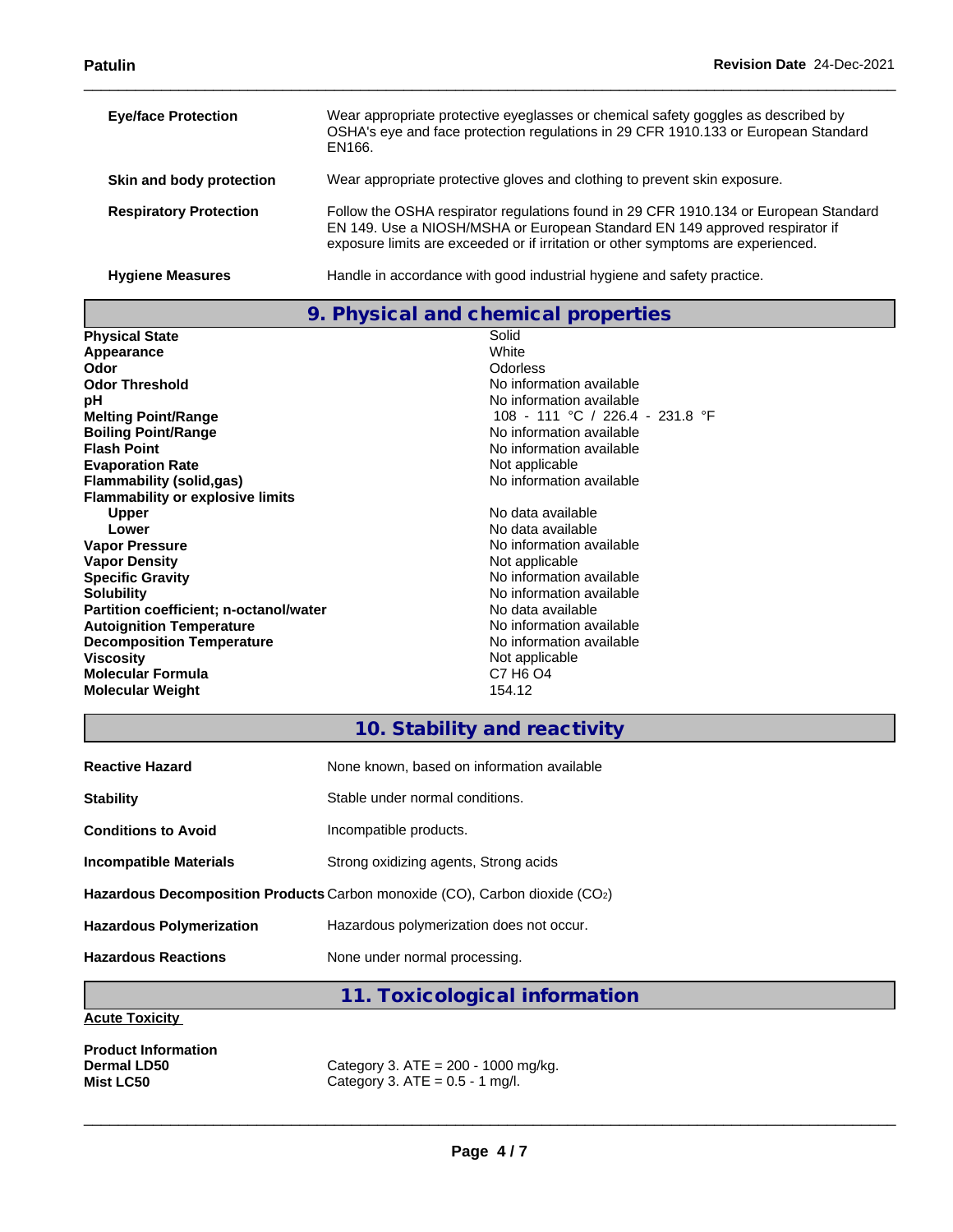| <b>Component Information</b>                                                                                    |               |                                                                                                                                                                                                                                                                       |                                                                                          |              |             |                                      |  |  |  |  |  |  |  |
|-----------------------------------------------------------------------------------------------------------------|---------------|-----------------------------------------------------------------------------------------------------------------------------------------------------------------------------------------------------------------------------------------------------------------------|------------------------------------------------------------------------------------------|--------------|-------------|--------------------------------------|--|--|--|--|--|--|--|
| Component                                                                                                       |               | LD50 Oral                                                                                                                                                                                                                                                             |                                                                                          | LD50 Dermal  |             | <b>LC50 Inhalation</b><br>Not listed |  |  |  |  |  |  |  |
| Patulin                                                                                                         |               | $LD50 = 30$ mg/kg (Rat)                                                                                                                                                                                                                                               |                                                                                          | Not listed   |             |                                      |  |  |  |  |  |  |  |
| <b>Toxicologically Synergistic</b><br><b>Products</b>                                                           |               | No information available<br>Delayed and immediate effects as well as chronic effects from short and long-term exposure                                                                                                                                                |                                                                                          |              |             |                                      |  |  |  |  |  |  |  |
| <b>Irritation</b>                                                                                               |               | No information available                                                                                                                                                                                                                                              |                                                                                          |              |             |                                      |  |  |  |  |  |  |  |
| <b>Sensitization</b>                                                                                            |               | No information available                                                                                                                                                                                                                                              |                                                                                          |              |             |                                      |  |  |  |  |  |  |  |
| Carcinogenicity                                                                                                 |               |                                                                                                                                                                                                                                                                       | The table below indicates whether each agency has listed any ingredient as a carcinogen. |              |             |                                      |  |  |  |  |  |  |  |
| <b>Component</b>                                                                                                | <b>CAS No</b> | <b>IARC</b>                                                                                                                                                                                                                                                           | <b>NTP</b>                                                                               | <b>ACGIH</b> | <b>OSHA</b> | <b>Mexico</b>                        |  |  |  |  |  |  |  |
| Patulin                                                                                                         | 149-29-1      | Not listed                                                                                                                                                                                                                                                            | Not listed                                                                               | Not listed   | Not listed  | Not listed                           |  |  |  |  |  |  |  |
| <b>Mutagenic Effects</b>                                                                                        |               | No information available                                                                                                                                                                                                                                              |                                                                                          |              |             |                                      |  |  |  |  |  |  |  |
| <b>Reproductive Effects</b>                                                                                     |               | No information available.                                                                                                                                                                                                                                             |                                                                                          |              |             |                                      |  |  |  |  |  |  |  |
| <b>Developmental Effects</b>                                                                                    |               | No information available.                                                                                                                                                                                                                                             |                                                                                          |              |             |                                      |  |  |  |  |  |  |  |
| <b>Teratogenicity</b>                                                                                           |               | No information available.                                                                                                                                                                                                                                             |                                                                                          |              |             |                                      |  |  |  |  |  |  |  |
| <b>STOT - single exposure</b><br><b>STOT - repeated exposure</b>                                                |               | None known<br>None known                                                                                                                                                                                                                                              |                                                                                          |              |             |                                      |  |  |  |  |  |  |  |
| <b>Aspiration hazard</b>                                                                                        |               | No information available                                                                                                                                                                                                                                              |                                                                                          |              |             |                                      |  |  |  |  |  |  |  |
| delayed                                                                                                         |               | Symptoms / effects, both acute and No information available                                                                                                                                                                                                           |                                                                                          |              |             |                                      |  |  |  |  |  |  |  |
| <b>Endocrine Disruptor Information</b>                                                                          |               | No information available                                                                                                                                                                                                                                              |                                                                                          |              |             |                                      |  |  |  |  |  |  |  |
| <b>Other Adverse Effects</b>                                                                                    |               | The toxicological properties have not been fully investigated.                                                                                                                                                                                                        |                                                                                          |              |             |                                      |  |  |  |  |  |  |  |
|                                                                                                                 |               |                                                                                                                                                                                                                                                                       | 12. Ecological information                                                               |              |             |                                      |  |  |  |  |  |  |  |
| <b>Ecotoxicity</b><br>Do not empty into drains.                                                                 |               |                                                                                                                                                                                                                                                                       |                                                                                          |              |             |                                      |  |  |  |  |  |  |  |
| <b>Persistence and Degradability</b>                                                                            |               | Soluble in water Persistence is unlikely based on information available.                                                                                                                                                                                              |                                                                                          |              |             |                                      |  |  |  |  |  |  |  |
| <b>Bioaccumulation/Accumulation</b>                                                                             |               | No information available.                                                                                                                                                                                                                                             |                                                                                          |              |             |                                      |  |  |  |  |  |  |  |
| <b>Mobility</b>                                                                                                 |               | Will likely be mobile in the environment due to its water solubility.                                                                                                                                                                                                 |                                                                                          |              |             |                                      |  |  |  |  |  |  |  |
|                                                                                                                 |               |                                                                                                                                                                                                                                                                       | 13. Disposal considerations                                                              |              |             |                                      |  |  |  |  |  |  |  |
| <b>Waste Disposal Methods</b>                                                                                   |               | Chemical waste generators must determine whether a discarded chemical is classified as a<br>hazardous waste. Chemical waste generators must also consult local, regional, and<br>national hazardous waste regulations to ensure complete and accurate classification. |                                                                                          |              |             |                                      |  |  |  |  |  |  |  |
|                                                                                                                 |               |                                                                                                                                                                                                                                                                       | 14. Transport information                                                                |              |             |                                      |  |  |  |  |  |  |  |
| <b>DOT</b><br><b>UN-No</b><br><b>Proper Shipping Name</b><br><b>Hazard Class</b><br><b>Packing Group</b><br>TDG |               | <b>UN2811</b><br>TOXIC SOLIDS, ORGANIC, N.O.S.<br>6.1<br>Ш                                                                                                                                                                                                            |                                                                                          |              |             |                                      |  |  |  |  |  |  |  |
| <b>UN-No</b>                                                                                                    |               | <b>UN2811</b>                                                                                                                                                                                                                                                         |                                                                                          |              |             |                                      |  |  |  |  |  |  |  |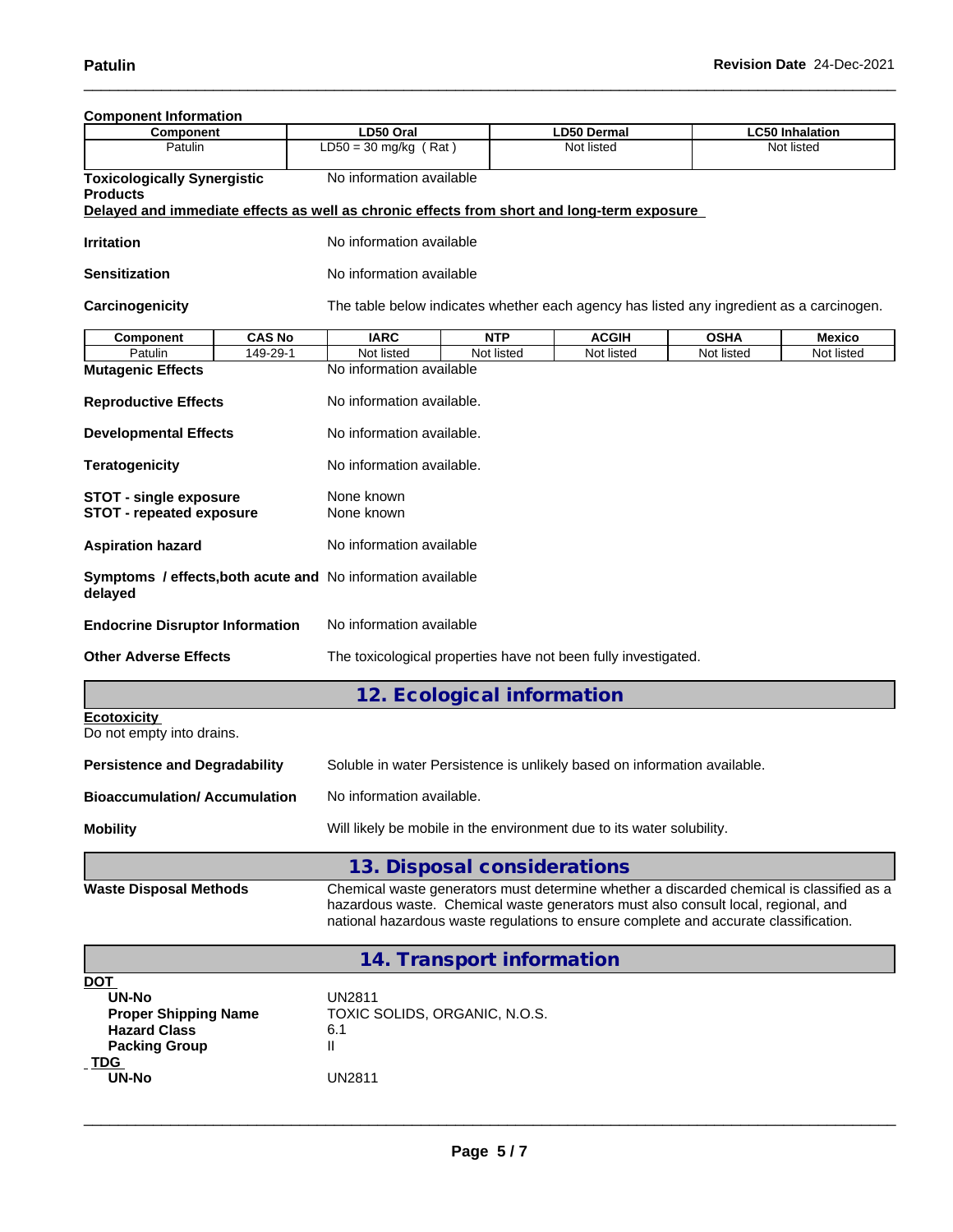| <b>Proper Shipping Name</b><br><b>Hazard Class</b><br><b>Packing Group</b><br><b>IATA</b> | TOXIC SOLIDS, ORGANIC, N.O.S.<br>6.1<br>Ш |
|-------------------------------------------------------------------------------------------|-------------------------------------------|
| UN-No                                                                                     | UN2811                                    |
| <b>Proper Shipping Name</b>                                                               | TOXIC SOLIDS, ORGANIC, N.O.S.             |
| <b>Hazard Class</b>                                                                       | 6.1                                       |
| <b>Packing Group</b>                                                                      | Ш                                         |
| <b>IMDG/IMO</b>                                                                           |                                           |
| <b>UN-No</b>                                                                              | UN2811                                    |
| <b>Proper Shipping Name</b>                                                               | TOXIC SOLIDS, ORGANIC, N.O.S.             |
| <b>Hazard Class</b>                                                                       | 6.1                                       |
| <b>Packing Group</b>                                                                      | Ш                                         |
|                                                                                           | 15. Regulatory information                |

### **United States of America Inventory**

| Component | <b>CAS No</b> | <b>TSCA</b><br>___ | TOO ALL<br><br>- Inventorv notification ا<br><b>Active-Inactive</b> | <b>TSCA</b><br><b>EPA Regulatory</b><br><b>Flags</b> |
|-----------|---------------|--------------------|---------------------------------------------------------------------|------------------------------------------------------|
| Patulin   | 149-29-       |                    |                                                                     |                                                      |

#### **Legend:**

**TSCA** US EPA (TSCA) - Toxic Substances Control Act, (40 CFR Part 710) X - Listed '-' - Not Listed

**TSCA 12(b)** - Notices of Export Not applicable

### **International Inventories**

Canada (DSL/NDSL), Europe (EINECS/ELINCS/NLP), Philippines (PICCS), Japan (ENCS), Japan (ISHL), Australia (AICS), China (IECSC), Korea (KECL).

| <b>Component</b>    | <b>CAS No</b> | DSI | <b>NDSL</b> | <b>EINECS</b> | <b>PICCS</b> | <b>ENCS</b> | <b>ISHL</b> | <b>AICS</b> | <b>IECCO</b><br>IECSC | <b>KECL</b> |
|---------------------|---------------|-----|-------------|---------------|--------------|-------------|-------------|-------------|-----------------------|-------------|
| <sup>⊍</sup> atulın | 49-29         |     |             | 205-735-2     |              |             |             |             |                       |             |

**KECL** - NIER number or KE number (http://ncis.nier.go.kr/en/main.do)

### **U.S. Federal Regulations**

| <b>SARA 313</b>                                                       | Not applicable                                              |
|-----------------------------------------------------------------------|-------------------------------------------------------------|
| <b>SARA 311/312 Hazard Categories</b>                                 | See section 2 for more information                          |
| <b>CWA (Clean Water Act)</b>                                          | Not applicable                                              |
| Clean Air Act                                                         | Not applicable                                              |
| <b>OSHA</b> - Occupational Safety and<br><b>Health Administration</b> | Not applicable                                              |
| <b>CERCLA</b>                                                         | Not applicable                                              |
| <b>California Proposition 65</b>                                      | This product does not contain any Proposition 65 chemicals. |
| U.S. State Right-to-Know<br><b>Regulations</b>                        | Not applicable                                              |

### **U.S. Department of Transportation**